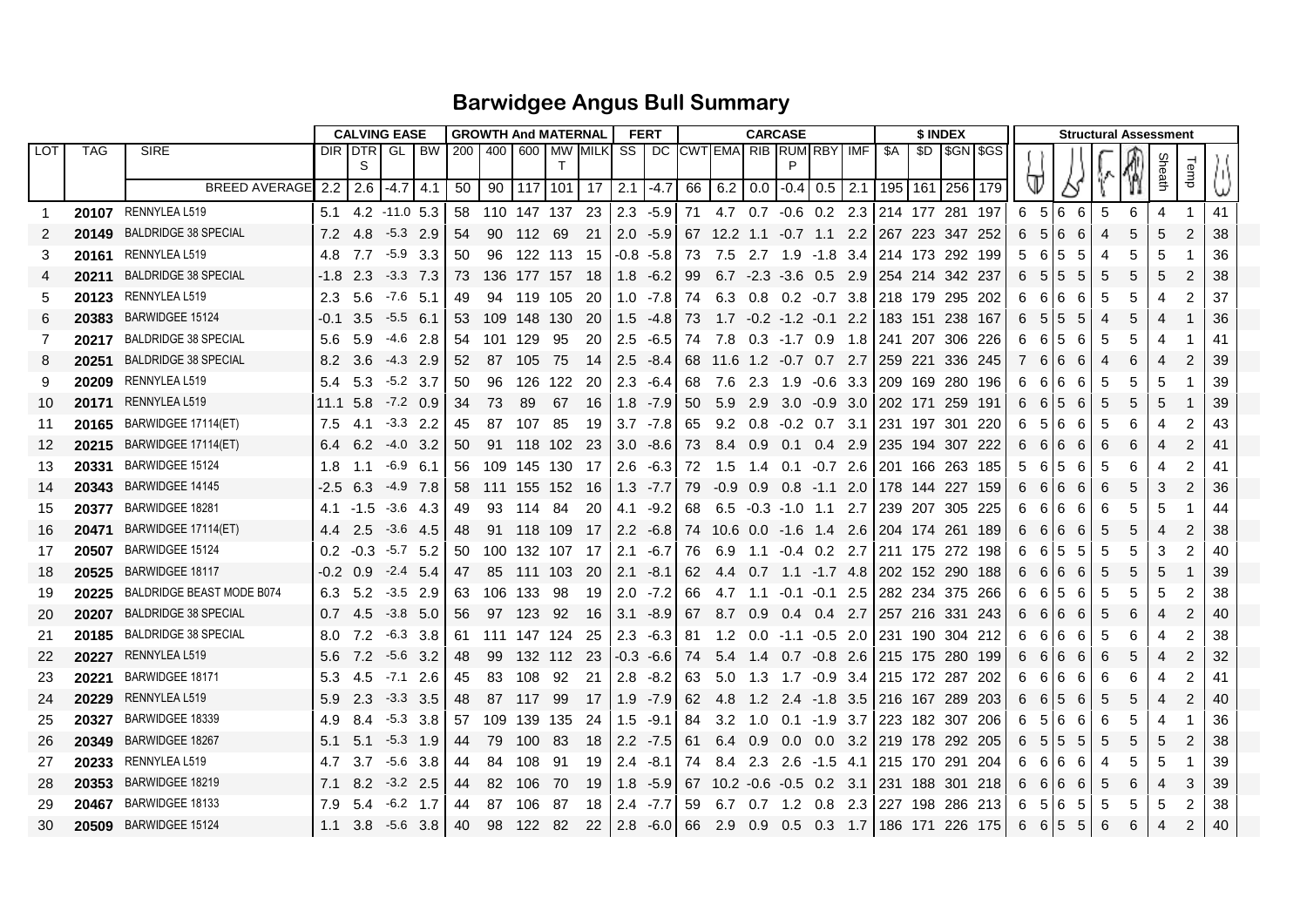## **Barwidgee Angus Bull Summary**

|     |            |                                     |                  |               | <b>CALVING EASE</b> |         | <b>GROWTH And MATERNAL</b> |    |             |                                                                                     |      |                      | <b>FERT</b> | <b>CARCASE</b> |                       |               |                   |            |     |                                           |                 | \$ INDEX |           | <b>Structural Assessment</b> |                                 |         |   |   |                 |                |    |  |
|-----|------------|-------------------------------------|------------------|---------------|---------------------|---------|----------------------------|----|-------------|-------------------------------------------------------------------------------------|------|----------------------|-------------|----------------|-----------------------|---------------|-------------------|------------|-----|-------------------------------------------|-----------------|----------|-----------|------------------------------|---------------------------------|---------|---|---|-----------------|----------------|----|--|
| LOT | <b>TAG</b> | <b>SIRE</b>                         |                  | DIR IDTR<br>S |                     | GL I BW |                            |    |             | 200   400   600   MW  MILK  SS   DC   CWT EMA  RIB   RUM  RBY   IMF<br>$\mathsf{T}$ |      |                      |             |                |                       |               |                   |            |     | \$A                                       | SD I            |          | \$GN \$GS |                              |                                 |         |   |   | heath<br>Sheath | <b>Temp</b>    |    |  |
|     |            | <b>BREED AVERAGE</b>                | 2.2              | 2.6           | $-4.7$ 4.1          |         | 50                         | 90 |             | 117 101 17                                                                          |      | $2.1 - 4.7$          |             |                | $66$ 6.2 0.0 -0.4 0.5 |               |                   |            | 2.1 | 195                                       | 161             | 256 179  |           |                              |                                 |         |   |   |                 |                |    |  |
| 31  |            | 20133 RENNYLEA L519                 |                  | $2.7$ 2.5     | $-8.1$ 4.9          |         |                            |    |             | 56 102 135 121 21                                                                   |      |                      | $2.7 - 7.6$ |                |                       |               |                   |            |     | 79 6.0 -0.9 -0.8 -0.3 4.5 240 187 336 228 |                 |          |           | 6                            | $5 \overline{\smash{\big)}\ 6}$ | -6      | 5 | 6 | 5               | 2              | 40 |  |
| 32  | 20157      | <b>BALDRIDGE 38 SPECIAL</b>         | 7.2              | 8.1           | $-4.7$ 2.8          |         | 57                         |    | 103 126 103 |                                                                                     | - 20 |                      | $3.7 - 8.6$ |                | 74 10.9 1.2           |               | 0.8               | 0.8        |     | 3.0 276 237 360 265                       |                 |          |           | $\overline{7}$               | 6                               | 6<br>6  | 6 | 6 |                 | 2              | 41 |  |
| 33  | 20249      | <b>BALDRIDGE 38 SPECIAL</b>         | 7.8              | 3.0           | $-2.1$              | 3.1     | 58                         |    | 104 132 106 |                                                                                     | - 14 | 2.4                  | -6.4        | 72             | 4.9                   | 0.4           |                   |            |     | 0.2 -0.7 3.1 252 207 338 238              |                 |          |           | 7                            | 6                               | 6<br>6  | 5 | 6 |                 | 2              | 40 |  |
| 34  | 20403      | BARWIDGEE 15124                     | 4.0              | 1.5           | $-7.2$ 4.8          |         | 49                         |    |             | 102 135 113 22                                                                      |      |                      | $2.2 - 7.1$ | 71             | 2.0                   | 1.3           | $0.7 -0.3$ 1.5    |            |     | 189 163 234 173                           |                 |          |           | 6                            | 5                               | 5<br>5  | 5 | 5 |                 | $\overline{2}$ | 39 |  |
| 35  |            | 20117 RENNYLEA L519                 | 10.8 8.4         |               | $-9.3$ 0.5          |         | 41                         |    | 81 105      | -65                                                                                 | -28  |                      | $0.5 - 5.8$ | 64             | 9.5                   | 1.7           | 0.6               | $-0.1$ 3.2 |     | 239 190 318 227                           |                 |          |           | 6                            | 5                               | 5<br>6  | 5 | 5 |                 |                | 36 |  |
| 36  | 20365      | <b>BALDRIDGE 38 SPECIAL</b>         | 2.8              | $-1.8$        | $-0.2$ 4.4          |         | 55                         | 93 | 119         | -89                                                                                 | -18  | 2.4                  | $-6.8$      | 67             | 4.9                   | $0.2^{\circ}$ | -0.9              | $-0.1$     | 2.8 | 237 192 317 220                           |                 |          |           | 6                            | 6                               | 6<br>6  | 5 | 5 |                 | 3              | 38 |  |
| 37  | 20103      | BARWIDGEE 17114(ET)                 | 7.0              | 4.0           | $-3.9$ 2.6          |         | 45                         | 82 | 106         | -86                                                                                 | -18  |                      | $3.3 - 8.3$ | 67             | 8.0                   | 0.1           | $-1.3$ 1.2        |            | 2.7 | 223 187 285 210                           |                 |          |           | 6                            | 6                               | 6<br>-6 | 6 | 5 | 5               |                | 40 |  |
| 38  | 20267      | BARWIDGEE 18311                     |                  | -0.9 2.5      | $-3.7$ 6.0          |         | -54                        | 95 | 129 108     |                                                                                     | - 20 | $3.4^{\circ}$        | $-6.9$      | 68             | 5.0                   | 0.1           | 0.1               | $0.3$ 2.2  |     | 208 168 268 192                           |                 |          |           | 6                            | 6                               | 6<br>6  | 6 | 6 |                 | 2              | 42 |  |
| 39  | 20289      | BARWIDGEE 15124                     | 6.0              | 5.9           | $-7.0$ 4.2          |         | -52                        |    |             | 107 134 104 19                                                                      |      |                      | $3.6 - 6.3$ | 70             | $-1.1$                | 2.5           |                   |            |     | 0.7 -1.4 2.9 217 186 284 203              |                 |          |           | 5                            | 5                               | 5<br>6  | 6 | 6 | 3               | 2              | 44 |  |
| 40  | 20433      | RENNYLEA K811(APR)(AI)              | 1.0              | 4.4           | $-4.0$ 5.6          |         | 53                         |    | 97 132 125  |                                                                                     | - 14 |                      | $2.5 - 7.6$ | 75             | -4.6                  | 0.5           | $-0.6$ $-0.2$ 2.3 |            |     | 189 156 242 173                           |                 |          |           | 6                            | 5                               | 6<br>6  | 5 | 6 |                 | 2              | 39 |  |
| 41  | 20541      | BARWIDGEE 16169                     | -0.4             | 0.0           | -4.9                | - 6.1   | 49                         | 97 | 125 103     |                                                                                     | - 16 | $\mid$ 2.4 -6.6   73 |             |                | 3.0                   | 0.0           |                   |            |     | -0.5 -0.4 3.5   202 167 270 187           |                 |          |           | 6                            | 6                               | 6<br>6  | 6 | 5 | 3               | $\overline{c}$ | 40 |  |
| 42  | 20539      | RENNYLEA K811(APR)(AI)              | 2.9              | -2.6          | $-5.4$              | 3.9     | 50                         | 89 | 121 111     |                                                                                     | - 17 |                      | $1.6 - 6.5$ | 73             | 6.3                   | 0.6           | $-1.1$ 0.1        |            | 2.5 | 198 157 260 181                           |                 |          |           | 6                            | 6                               | 6<br>6  | 5 | 6 | З               |                | 37 |  |
| 43  | 20531      | BARWIDGEE 16169                     | -1.8             | 0.8           | $-2.8$              | - 6.2   | 52                         | 94 | 128 123     |                                                                                     | -15  |                      | $1.7 - 6.4$ | 73             | 6.9                   | 1.1           | $-0.1$ 0.1        |            | 2.7 | 189 151 250 173                           |                 |          |           | 6                            | 6                               | 5<br>6  | 5 | 5 |                 |                | 39 |  |
| 44  | 20483      | BARWIDGEE 18311                     | 0.9 <sup>°</sup> | 3.5           | $-5.6$ 4.8          |         | 50                         | 97 | 120 102     |                                                                                     | - 20 |                      | $2.5 - 7.4$ | 70             | 2.7 1.5               |               | - 1.6             | $-0.8$ 2.3 |     | 200 173 258 182                           |                 |          |           | 6                            | 6                               | 7<br>5  | 5 | 5 | 4               |                | 40 |  |
| 45  | 20491      | BARWIDGEE 16169                     |                  | -0.4 -1.5     | $-4.6$ 5.8          |         | -51                        | 96 | 128 113     |                                                                                     | -16  |                      | $1.3 - 7.5$ | 80             | 6.9                   | 0.2           | -1.3 0.2 3.4      |            |     | 210 169 279 195                           |                 |          |           | 6                            | 6                               | 5<br>6  | 5 | 6 | 5               | 2              | 38 |  |
| 46  | 20401      | BARWIDGEE 18311                     | $0.2^{\circ}$    | $0.2^{\circ}$ | $-4.0$ 5.0          |         | 50                         | 88 | 114         | -93                                                                                 | -16  |                      | $2.3 - 7.6$ | 71             | 5.6                   |               | $0.2 -0.2 0.0$    |            | 2.8 | 213 175 280 197                           |                 |          |           | $\overline{7}$               | 6                               | 6<br>6  | 5 | 5 |                 | 2              | 41 |  |
| 47  | 20297      | BARWIDGEE 17114(ET)                 | 6.5              | 4.3           | $-3.1$ 3.6          |         | 48                         | 86 | 113         | 96                                                                                  | -19  | 3.0                  | $-7.4$      | 66.            | 7.2                   | 0.5           | $0.0 \quad 0.3$   |            |     | 2.9 219 178 285 204                       |                 |          |           | 6                            | 6                               | 6<br>6  | 5 | 6 | 5               | 2              | 41 |  |
| 48  | 20341      | BARWIDGEE 18311                     | -2.6 2.3         |               | $-3.9$              | - 6.4   | -53                        |    | 102 131 121 |                                                                                     | -16  |                      | $2.7 - 6.6$ | 74             | $4.8 -0.5 -0.7$ 0.9   |               |                   |            | 1.3 | 180 161 225 163                           |                 |          |           | 6                            | 5                               | 6<br>6  | 5 | 6 |                 | $\overline{2}$ | 40 |  |
| 49  | 20319      | BARWIDGEE 14145                     | 1.7              | 6.8           | $-2.5$ 5.1          |         | 50                         | 98 | 129 105     |                                                                                     | -20  |                      | $0.9 - 6.4$ | 76             | 4.4 -0.2 -0.7 0.0 2.4 |               |                   |            |     |                                           | 209 174 269 191 |          |           | 6                            | 7                               | 6<br>6  | 5 | 6 |                 |                | 37 |  |
| 50  |            | 20315 BARWIDGEE 18269               | $2.5^{\circ}$    | 1.6           | $-2.8$ 4.3          |         | 44                         | 85 | 109         | - 99                                                                                | -19  |                      | $2.6 - 6.6$ | 65             | 9.3                   | $-0.1$ 0.1    |                   | 0.8        | 2.9 | 1198 165 257 184                          |                 |          |           | 6                            | 6                               | 7<br>6  | 5 | 5 |                 | 2              | 42 |  |
| 51  | 20269      | BARWIDGEE 18117                     | 3.6              | 3.3           | $-4.6$ 3.7          |         | 40                         | 75 | 98          | 102                                                                                 | -21  |                      | $1.8 - 8.0$ | 44             | 3.5                   | $0.0\,$       |                   |            |     | 1.1 -1.5 4.9   182 136 263 169            |                 |          |           | 6                            | 6                               | 5<br>6  | 5 | 6 |                 | 2              | 40 |  |
| 52  | 20245      | BARWIDGEE 18311                     | 4.8              | 6.5           | $-5.7$ 2.8          |         | 45                         | 85 | 108         | 90                                                                                  | -19  |                      | $1.7 - 7.0$ | 58             | 3.6                   | 1.9           | $1.7 - 1.0$ 2.5   |            |     | 202 168 263 186                           |                 |          |           | 6                            | 5                               | 6<br>6  | 5 | 5 |                 | $\overline{2}$ | 38 |  |
| 53  | 20177      | BARWIDGEE 16139                     | 8.2              | 6.5           | $-6.7$ 1.5          |         | 44                         | 81 | 100 74      |                                                                                     | -18  |                      | $3.2 - 7.6$ | 61             | 8.0                   | 2.7           |                   |            |     | 1.1 -0.3 3.2 230 191 302 218              |                 |          |           | 6                            | 6                               | 6<br>6  | 5 | 5 |                 |                | 40 |  |
| 54  | 20179      | BARWIDGEE 14119                     | $6.2\quad 6.2$   |               | $-6.4$ 3.7          |         | 49                         | 95 | 122 109     |                                                                                     | - 20 |                      | $1.8 - 7.8$ | 72             | 6.4                   | 0.4           | $-0.4$ $-0.2$ 3.6 |            |     | 224 185 299 210                           |                 |          |           | 6                            | 6                               | 5<br>6  | 5 |   |                 | 2              | 37 |  |
| 55  | 20259      | BARWIDGEE 18219                     | 7.5              | 4.6           | $-2.8$ 2.3          |         | 47                         | 85 | 110         | 74                                                                                  | -21  |                      | $2.1 - 5.7$ |                | 70 11.1 -0.3          |               | 0.1               | 0.8        |     | 2.8 248 201 324 236                       |                 |          |           | 6                            | 6                               | 5<br>5  | 4 | 5 |                 | 2              | 44 |  |
| 56  | 20139      | BARWIDGEE 16139                     | 7.3              | $2.2^{\circ}$ | $-4.3$ 3.1          |         | 49                         | 85 | 110         | -80                                                                                 | -18  |                      | $3.2 - 5.9$ |                | 68 15.6 1.0           |               |                   |            |     | -1.6 2.0 2.5 243 202 312 232              |                 |          |           | 6                            | 5                               | 5<br>6  | 5 | 5 |                 |                | 41 |  |
| 57  |            | <b>20143</b> RENNYLEA K811(APR)(AI) | 2.3              | 0.9           | -6.1                | 4.5     | 46                         | 86 | 115         | 99                                                                                  | -14  | 1.4                  | $-6.7$      | 60             | 6.7                   | -0.3          | $-1.6$ 1.0        |            | 1.9 | 188 158 236 172                           |                 |          |           | 7                            | 6                               | 6<br>6  | 5 | 5 |                 | $\overline{2}$ | 37 |  |
| 58  |            | 20147 RENNYLEA L519                 | 5.7              | 7.0           | $-5.8$ 2.2          |         | 36                         | 77 | 88          | -83                                                                                 | -9   |                      | $3.5 - 9.4$ | 53             | 8.6                   | -4.6          | -4.9              |            |     | -1.5 4.4 212 182 278 205                  |                 |          |           | 6                            | 6                               | 6<br>5  | 5 | 6 | 5               |                | 40 |  |
| 59  | 20279      | BARWIDGEE 18339                     | 7.4              | 6.4           | $-3.2$ 1.6          |         | 43                         | 79 | 100         | -80                                                                                 | -21  |                      | $1.2 -6.6$  | 64             | 8.2 1.2               |               |                   |            |     | -0.1 -0.9 3.8   215 170 296 201           |                 |          |           | 6                            | 5                               | 5<br>5  | 5 | 5 |                 | 2              | 37 |  |
| 60  | 20281      | BARWIDGEE 18339                     | 4.0              |               | $6.7 - 3.7 4.5$     |         | 49                         |    | 94 122 109  |                                                                                     | -20  |                      | $0.5 -6.4$  |                | 72 5.3 1.8            |               |                   |            |     | 1.2 -2.0 3.7 200 158 274 183              |                 |          |           | 6                            | 5                               | 6<br>6  | 5 | 5 | 5               | $\overline{2}$ | 35 |  |